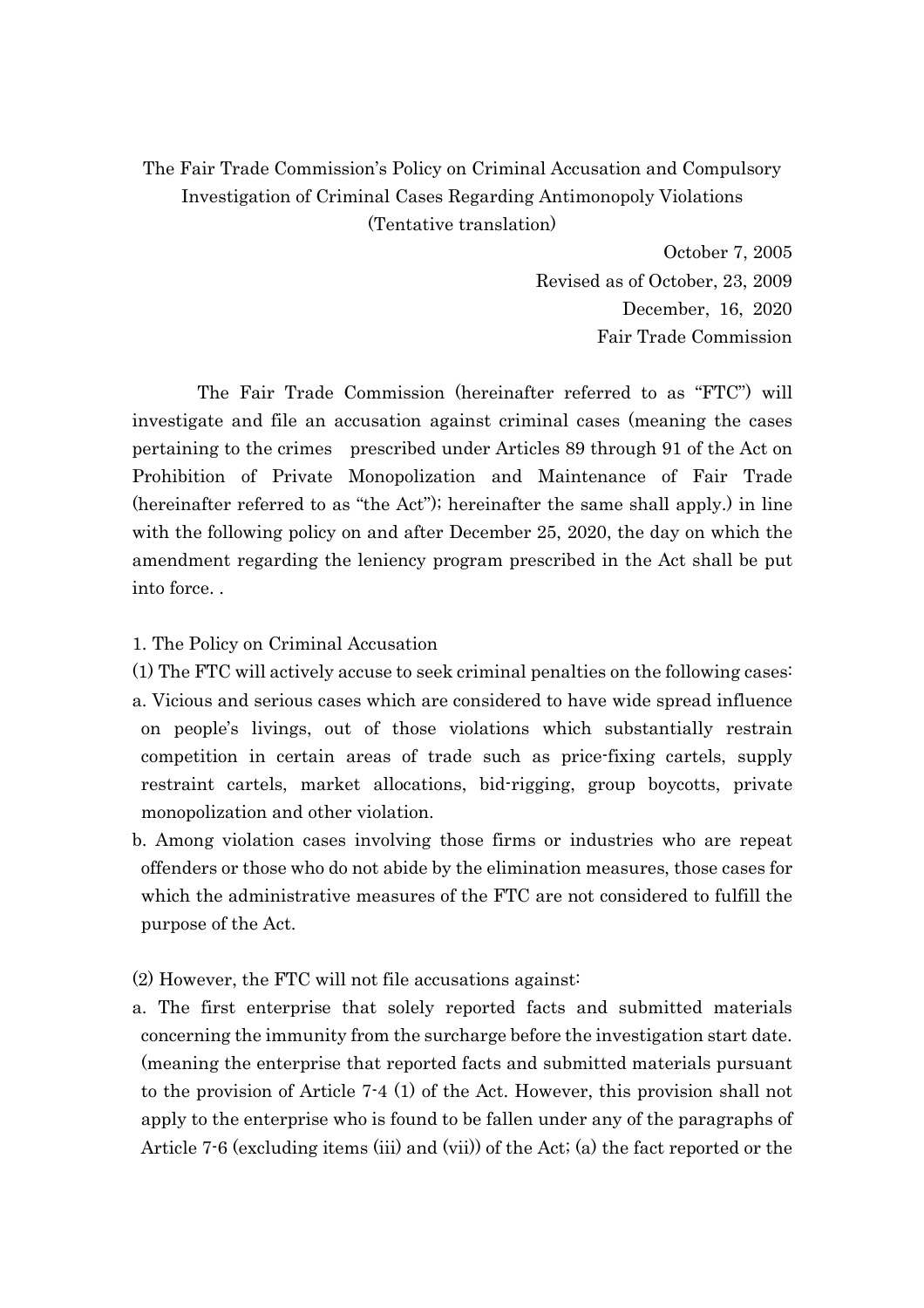materials submitted by the said enterprise contained false information, (b) the said enterprise failed to report the facts or submit the materials, or reported false facts or submitted false materials in response to the additional requests, (c) the said enterprise coerced another enterprise to commit the violation or blocked another enterprise from ceasing to commit of the violation, (d) the said enterprise blocked another enterprise from reporting facts, submitting materials or applying for the conference provided in paragraph (1) of the Article 7-5 of the Act, or (e) the said enterprise disclosed the fact that the said enterprise reported facts and submitted materials to a third party.)

- b. The first enterprise that reported facts and submitted materials concerning the immunity from the surcharge before the investigation start date in concert with another enterprise. (meaning the enterprise that reported facts and submitted materials pursuant to the provision of Article 7-4 (4)and (1)of the Act. However, this provision shall not apply to the enterprise who is found to be fallen under any of the paragraphs of Article 7-6 (excluding items (iii) and (vii)) of the Act; (a) the fact reported or the materials submitted by the said enterprise contained false information, (b) the said enterprise failed to report the facts or submit the materials, or reported false facts or submitted false materials in response to the additional requests, (c) the said enterprise coerced another enterprise to commit the violation or blocked another enterprise from ceasing to commit of the violation, (d) the said enterprise blocked another enterprise from reporting facts, submitting materials or applying for the conference provided in paragraph (1) of the Article 7-5 of the Act, or (e) the said enterprise disclosed the fact that the said enterprise reported facts and submitted materials to a third party.)
- c. The officer, employee, or other person of the enterprise fallen under a. and b. who committed the violation of the Act and is deemed to be in a circumstance to be treated as same as the said enterprise, regarding the said enterprise's report of facts and submission of materials to the FTC, response to the investigation by the FTC following the said submission, and others.
- (Note) "The investigation start date" means the date when the FTC initiates its on-thespot inspection, official inspection and search, etc., regarding the case relating to theviolation.